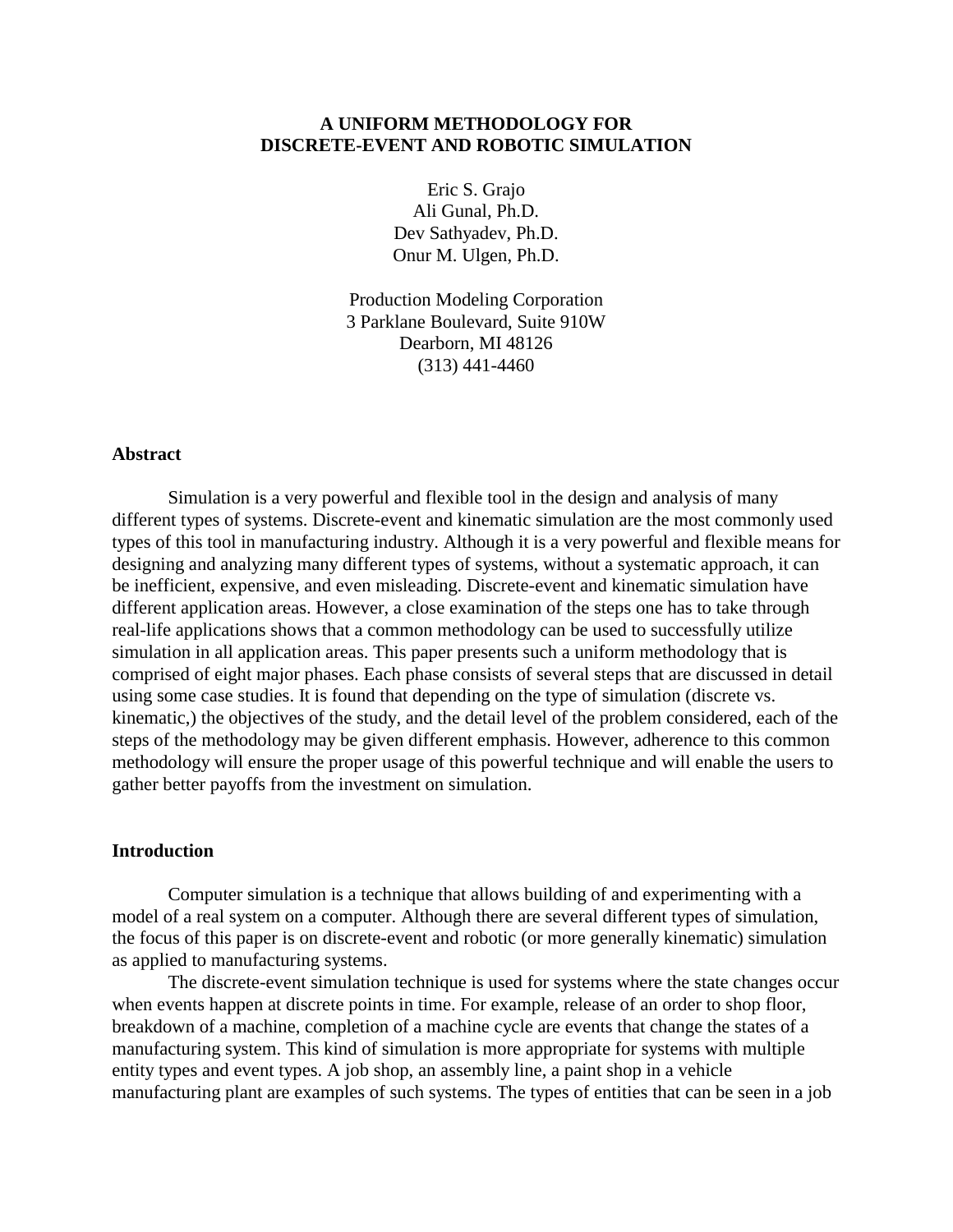shop are orders, machines, and workers. Clearly, some of the entities would be considered as permanent, e.g. a machine, and some others would be temporary, e.g. a part, with respect to their lifetime in the model. Analysis of the throughput capability of the system, determination of the bottleneck operations, evaluation of different material handling systems are typical applications of discrete-event simulation models.

 Kinematic simulation is a technique for simulating a system whose state changes continuously based on the motion(s) of one or more kinematic devices. Typical examples of such systems are robotic workcells and machines with several moving components. These structures are typically parts of larger manufacturing systems. Analyses that are made via this kind of simulation models are generally in the form of evaluating the movement capabilities of one or more devices. Verifying that a robot can perform its tasks free of collisions, finding an optimal motion path, and determining an optimal placement for a robot and other fixtures are typical examples of such studies.

 Although these two types of simulation have different application areas, a common path can be easily observed in their use. Whether discrete-event or robotic, the overall process to be used in a simulation study starts with a problem definition. Once a problem is defined and simulation is selected as an analysis tool for solving it, data about the real system must be gathered. After collecting sufficient information, a model of the real system is built. Analyses with a simulation model generally involve extensive experimentation using various what-if scenarios. Based on such experimentation, conclusions are drawn and a report is written to document the findings of the study.

 Learning to use a simulation tool has been made relatively easy by highly interactive graphical user interfaces. Also, the overall process described above can be seen as straightforward by the virtue of the fact that there seems to be only few steps involved. However, experience shows that as much as it is an exciting and easy to use tool, simulation can be inefficient, expensive, and even misleading when it is not used properly. The purpose of this paper is to introduce a common methodology that can be used for applying either kind of simulation properly. The methodology consists of eight phases. There are also several steps identified in each phase. This methodology have been developed and tested by Production Modeling Corporation over the last fifteen years in discrete-event simulation arena. It also has been successfully adopted and used in robotic simulation over the past three years. The next section of the paper introduces this common methodology with a discussion of some important points regarding the differences between discrete-event and kinematic simulation in application of some of the steps. Then, the advantages of using the methodology are discussed by using two case studies. The final section of the paper gives the conclusions on the use of this methodology.

#### **The Methodology**

 The main difference in applying a common methodology in these two types of simulation techniques is due to difficulties encountered in making abstractions in building the model of a real system. The model building process, regardless of the type of simulation technique used, requires some level of abstraction as a model can represent a only a limited amount of detail. As the model detail increases less abstraction is needed to match the entities of the real system. For a model that represents only the general attributes of a system, higher levels of abstraction are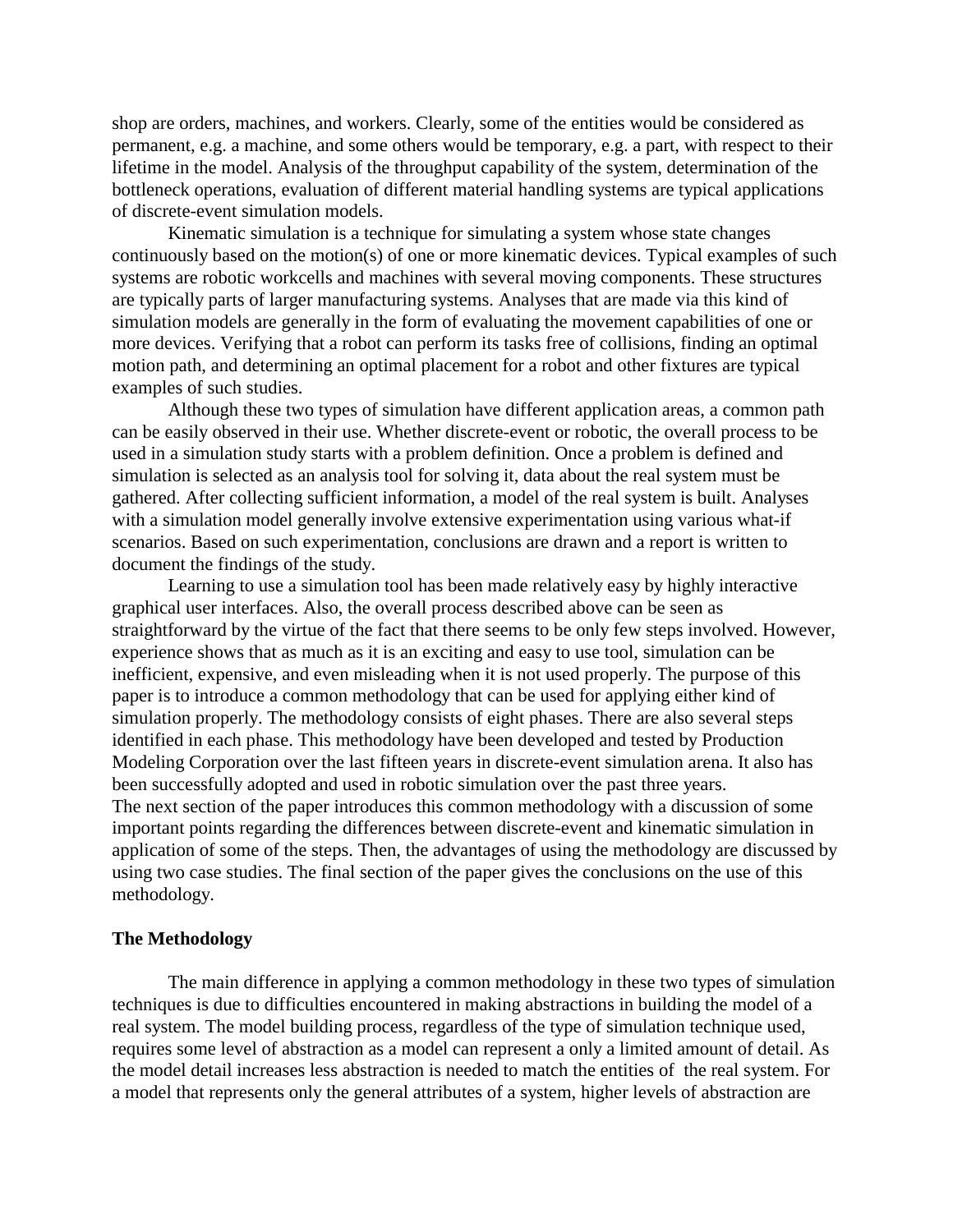necessary. It can be observed that a robotic simulation model would require less abstraction since by nature those models match closely the physical characteristics of actual systems. The modeler concerns only with the problems of which physical entities are to be included and the level of geometrical detail those entities should have in the model. For a discrete-event model, however, the level of detail can vary significantly from one model to another depending on many factors including the objectives of the simulation model, the software to be used, and the time frame allowed for the study. For example, a job shop can be modeled in great detail by representing each machine, each part, and each worker if the objective of the study is to investigate the impact of different work schedules on the shop throughput. On the other hand, the study might be concerned with the performance of the shop's tool crib. In this case, the job-shop can be represented only as a black box that generates random requests for the crib. Clearly, one can expect that all the components of the crib that affect the overall performance (e.g., the location of different types of tools, servers, number and type of tools and servers, and priority given to different orders) are included in such a model.

 The common methodology that is suggested in this paper has eight phases as given below:

- Phase 1. Define the Problem
- Phase 2. Design the Study
- Phase 3. Design the Conceptual Model
- Phase 4. Formulate Inputs, Assumptions, and Process Definition
- Phase 5. Build, Verify, and Validate the Simulation Model
- Phase 6. Experiment with the Model and Look for Opportunities for Design of Experiments
- Phase 7. Documentation and Presentation
- Phase 8. Define the Model Life Cycle

Each phase is described in terms of detailed steps in Table I with an indication of the importance of the steps as they apply to each type of simulation technique. Items listed for Phase 5 and Phase 7 are interpreted as guidelines rather than steps. In previous papers (Ulgen, Black, Johnsonbaugh, and Klungle 1994a and Ulgen, Black, Johnsonbaugh, and Klungle 1994b), one of the authors described in detail each of these steps. In what follows, we only highlight the differences in applying the steps to the two simulation techniques rather than describing each step in detail.

 In phase I, determining the boundaries of the system to be modeled is typically a more critical and harder task while defining the problem in a discrete-event simulation study. One must pay close attention to all the components of the system which may have a direct or an indirect impact on the target performance measure(s). In a robotic simulation study, the boundary of the system is defined only by considering the objectives of the study in most cases.

 The advantages and benefits from a kinematic simulation model are easier to estimate before the study begins. However, in a discrete-event simulation study, benefits may be hard to quantify even after the study is completed. A healthy evaluation of the expectations from a discrete-event model must be made prior to building one. Such an evaluation is likely to affect the level of detail that would be put in a discrete-event simulation.

 In phase 2, an accurate estimation of the life-cycle of a discrete-event model is crucial in determining the modeling and animation requirements. If, for example, the model is to be used for training purposes after it is used for analysis then, it might be important to include a detailed animation of the system. Similarly, a robotic simulation model might be needed for creating off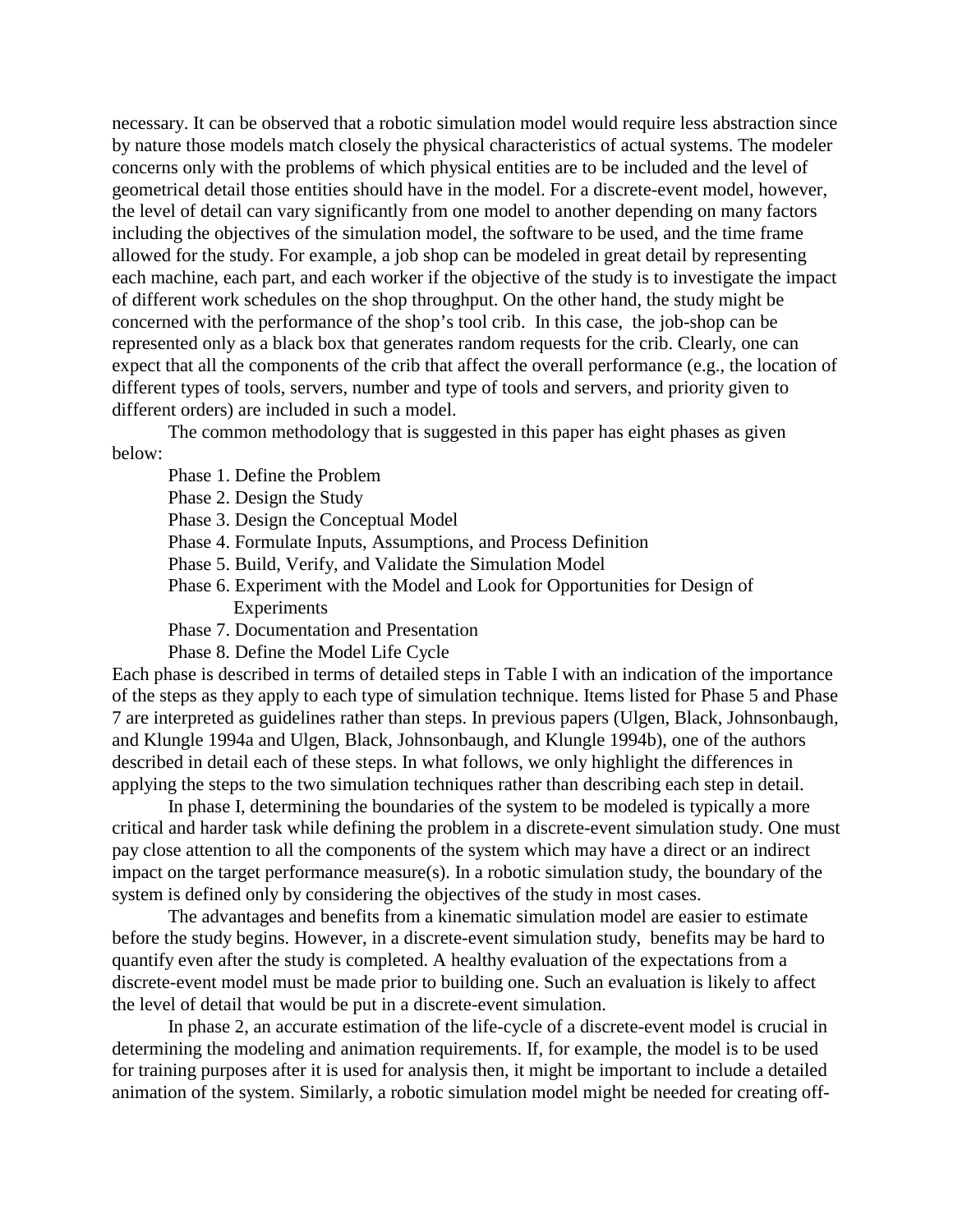line programs after it is used for analysis purposes. Such a model is likely to include much more detail than a model to be used for analysis only.

|                                                                                                   |                       | <b>Type of Simulation Technique</b> |  |  |
|---------------------------------------------------------------------------------------------------|-----------------------|-------------------------------------|--|--|
| <u> METHODOLOGY</u>                                                                               | <u>Discrete-Event</u> | <b>Robotics</b>                     |  |  |
| <b>Phase 1: DEFINE THE PROBLEM</b>                                                                |                       |                                     |  |  |
| Step 1. Define the objectives of the study.                                                       | V                     | V                                   |  |  |
| Step 2. List the specific issues to be addressed.                                                 | ✔                     |                                     |  |  |
| Step 3. Determine the boundary or domain of the study.                                            | ✓╈                    |                                     |  |  |
| Step 4. Determine the level of detail or proper abstraction level.                                | ∕ +                   | V                                   |  |  |
| Step 5. Determine if a simulation model is actually needed; will an analytical method work?       | V                     | N/A                                 |  |  |
| Step 6. Estimate the required resources needed to do the study.                                   | V                     | v                                   |  |  |
| Step 7. Perform a cost-benefit analysis.                                                          | V                     |                                     |  |  |
| Step 8. Create a planning chart of the proposed project.                                          | V                     |                                     |  |  |
| Step 9. Write a formal proposal.                                                                  | V                     |                                     |  |  |
| <b>Phase 2: DESIGN THE STUDY</b>                                                                  |                       |                                     |  |  |
| Step 1. Estimate the life cycle of the model.                                                     | ✓+                    | V                                   |  |  |
| Step 2. List broad assumptions.                                                                   | V                     |                                     |  |  |
| Step 3. Estimate the number of models required.                                                   | V                     |                                     |  |  |
| Step 4. Determine the animation requirements.                                                     | V                     |                                     |  |  |
| Step 5. Select the tool.                                                                          | V                     |                                     |  |  |
| Step 6. Determine the level of data available and what data is needed.                            | ✔                     |                                     |  |  |
| Step 7. Determine the human requirements and skill levels.                                        | ✔                     |                                     |  |  |
| Step 8. Determine the audience (usually more than one level of management).                       | ╱┿                    |                                     |  |  |
| Step 9. Identify the deliverables.                                                                | V                     |                                     |  |  |
| Step 10. Determine the priority of this study in relationship to other studies.                   | V                     |                                     |  |  |
| Step 11.Set milestone dates.                                                                      | V                     |                                     |  |  |
| Step 12. Write the Project Functional Specifications.                                             | レキ                    | V                                   |  |  |
| <b>Phase 3: DESIGN THE CONCEPTUAL MODEL</b>                                                       |                       |                                     |  |  |
| Step 1. Decide on continuous, discrete, or combined modeling.                                     | ✓+                    |                                     |  |  |
| Step 2. Determine the elements that drive the system.                                             | ╱┿                    |                                     |  |  |
| Step 3. Determine the entities that should represent the system elements.                         | ╱┿                    |                                     |  |  |
| Step 4. Determine the level of detail needed to describe the system components.                   | V                     |                                     |  |  |
| Step 5. Determine the graphics requirements of the model.                                         | ✓╈                    |                                     |  |  |
| Step 6. Identify the areas that utilize special control logic.                                    | V                     |                                     |  |  |
| Step 7. Determine how to collect statistics in the model and communicate results to the customer. | V                     | V                                   |  |  |
| <b>Phase 4: FORMULATE INPUTS, ASSUMPTIONS, AND PROCESS DEFINITION</b>                             |                       |                                     |  |  |
| Step 1. Specify the operating philosophy of the system.                                           | V                     | V                                   |  |  |
| Step 2. Describe the physical constraints of the system.                                          | V                     | V                                   |  |  |
| Step 3. Describe the creation and termination of dynamic elements.                                | ✓+                    |                                     |  |  |
| Step 4. Describe the process in detail.                                                           | V                     | V                                   |  |  |
| Step 5. Obtain the operation specifications.                                                      | V                     |                                     |  |  |
| Step 6. Obtain the material handling specifications.                                              | V                     |                                     |  |  |
| Step 7. List all the assumptions.                                                                 | V                     | V                                   |  |  |
| Step 8. Analyze the input data.                                                                   |                       | N/A                                 |  |  |
| Step 9. Specify the runtime parameters.                                                           |                       |                                     |  |  |
| Step 10. Write the detailed Project Functional Specifications.                                    |                       |                                     |  |  |
| Step 11. Validate the conceptual model.                                                           |                       |                                     |  |  |

Table I: The Eight Phases of the Methodology (✓: Step applies, +: More significant, N/A: Not Applicable)  $\mathbf \tau$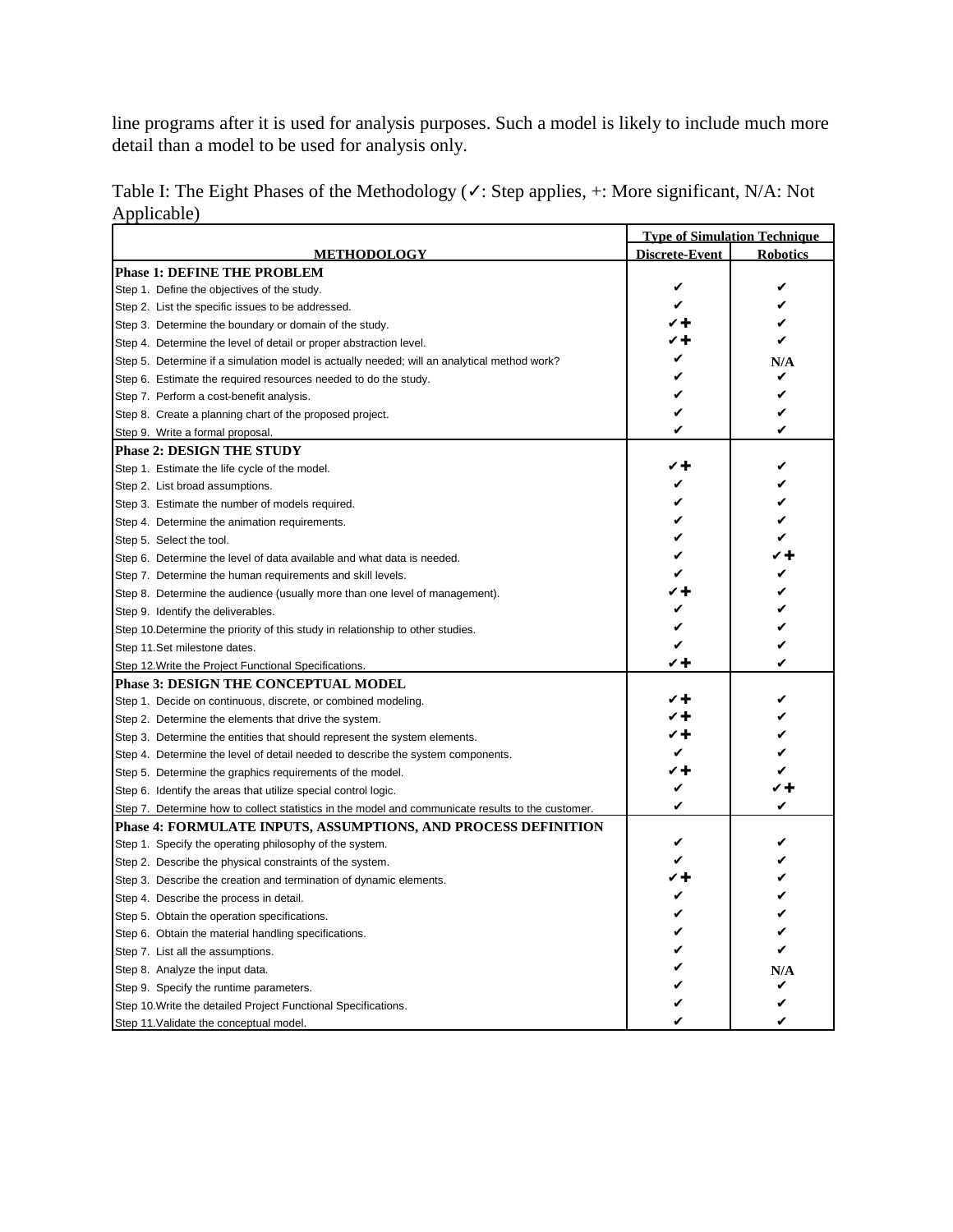|  |  |  | Table I: The Eight Phases of the Methodology (Continued) |  |
|--|--|--|----------------------------------------------------------|--|
|  |  |  |                                                          |  |

|                                                                                                   | Discrete-Event | <b>Robotics</b> |
|---------------------------------------------------------------------------------------------------|----------------|-----------------|
| Phase 5: BUILD, VERIFY, AND VALIDATE THE SIMULATION MODEL                                         |                |                 |
| 1. Beware of tool limitations.                                                                    | V              |                 |
| 2. Construct flow diagrams as needed.                                                             |                |                 |
| 3. Use modular techniques of model building, verifications, and validation.                       |                | V               |
| 4. Reuse existing code as much as possible.                                                       |                | V               |
| 5. Make verification runs using deterministic data and trace as needed.                           |                | V               |
| 6. User proper naming conventions.                                                                |                |                 |
| 7. Use macros as much as possible.                                                                |                |                 |
| 8. Use structured programming techniques.                                                         |                |                 |
| 9. Document the model code as model is built.                                                     |                |                 |
| 10. Walk through the logic or code with the client.                                               |                |                 |
| 11. Set up official model validation meetings.                                                    |                |                 |
| 12. Perform input-output validation.                                                              |                |                 |
| 13. Calibrate the model, if necessary.                                                            |                |                 |
| Phase 6: EXPERIMENT WITH THE MODEL AND LOOK FOR OPPORTUNITIES                                     |                |                 |
| <b>FOR DESIGN OF EXPERIMENTS</b>                                                                  |                |                 |
| Step 1. Make a pilot run to determine warm-up and steady-state periods.                           | v              | N/A             |
| Step 2. Identify the major variables by changing one variable at a time for several scenarios.    |                | V               |
| Step 3. Perform design of experiments if needed.                                                  |                | N/A             |
| Step 4. Build confidence intervals for output data.                                               |                | N/A             |
| Step 5. Apply variance reduction techniques whenever possible.                                    |                | N/A             |
| Step 6. Build confidence intervals when comparing alternatives.                                   |                | N/A             |
| Step 7. Analyze the results and identify cause-effect relations among input and output variables. |                | V               |
| <b>Phase 7: DOCUMENTATION AND PRESENTATION</b>                                                    |                |                 |
| 1. Project Book                                                                                   |                | V               |
| 2. Documentation of model input, code, and output.                                                |                | V               |
| 3. Project Functional Specifications.                                                             |                | V               |
| 4. User Manual.                                                                                   |                | V               |
| 5. Maintenance Manual.                                                                            |                |                 |
| 6. Discussion and explanation of model results.                                                   |                |                 |
| 7. Recommendations for further areas of study.                                                    |                |                 |
| 8. Final Project Report and presentation.                                                         |                |                 |
| <b>Phase 8: DEFINE THE MODEL LIFE CYCLE</b>                                                       |                |                 |
| Step 1. Construct user-friendly model input and output interfaces.                                |                |                 |
| Step 2. Determine model and training responsibility.                                              |                |                 |
| Step 3. Establish data integrity and collection procedures.                                       |                |                 |
| Step 4. Perform field data validation tests.                                                      |                |                 |

 A robotic simulation model requires highly precise geometry and layout data as well as accuracy in robot motion parameters. Approximations are often not acceptable and building a robotic model in absence of data is impossible in most cases. However, a discrete-event model can be built without waiting for data to become available as long as the logic and the components of the system are defined. Clearly, meaningful results can be obtained only if reliable data are made available to a discrete-event model. Also, in most cases several types of data such as downtime frequencies, repair times, and part interarrival time distributions are not readily available. In some other cases, there may not be data available since a completely new system is being simulated. Even under those circumstances, building a useful discrete-event model might be possible through several layers of abstractions and well established, frequently used assumptions (e.g., repair times are distributed exponentially.)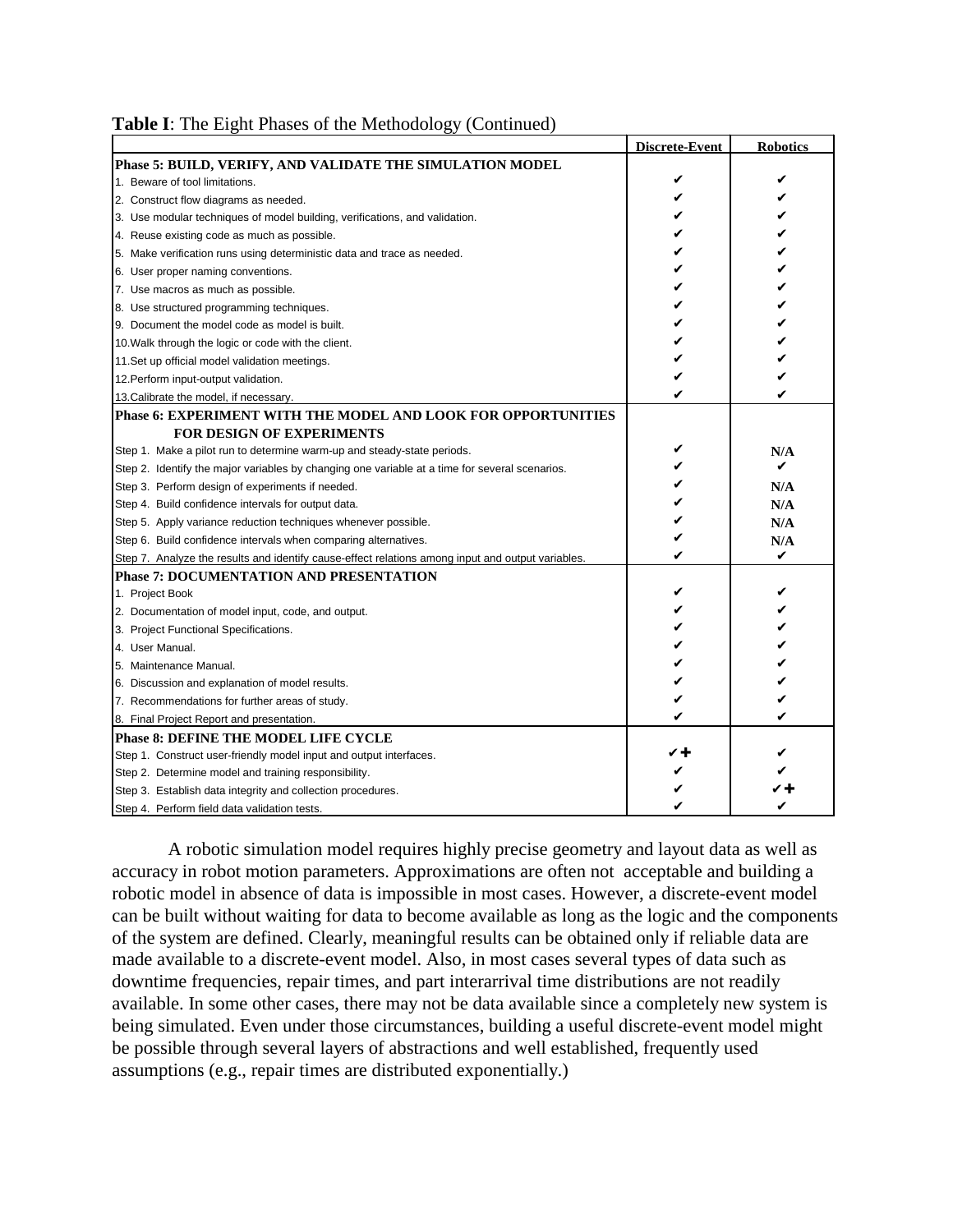Some discrete-event models are used for important financial decisions (e.g., buying another AGV, opening up additional AS/RS lanes, including new conveyors etc.) In those situations, perception of the underlying problems and assumptions might be different at different levels of management. Therefore, it is critical that these different layers of management are kept involved (or, at least, informed) during the course of a discrete-event simulation study. Doing so is particularly important in large-scale simulation studies that may involve more than one model.

 Mostly because of the fact that several layers of abstractions are possible and defining systems' boundaries and its critical components is a critical task, Phase 3, namely, the development of a conceptual model is a very crucial phase for a discrete-event simulation study. Correct identification of the relevant components, temporary and permanent entities, and detail level in representing those items is essential for successful application of the discrete-event simulation technique. For a robotic simulation study, defining special control logic (synchronization of various events and motions) is the more critical step in the conceptual model development process. Also, one must be aware of physical phenomena that can not be modeled accurately (e.g., weight of objects, torque, and momentum).

 In Phase 5, an important difference in the model development processes of the two types of simulation techniques is in the actual model building phase. In general, the modeling of work locations and motion paths for kinematic devices is an iterative process. At each iteration, a new set of work locations and paths are developed by aiming at improving and tuning the robot motions for better cycle time and smoother motions. In other words, modeling and analysis go together for most of the development cycle. Also, verification of a kinematic simulation model would be clearly different from that of a discrete-event model. Particularly, models of kinematic devices must be tested to verify that the motions observed in simulations reflect the behavior of actual devices (or the expected behavior in the case of newly designed devices.)

 There are also differences in the types of analyses performed on a model in the last phase, that is Phase 6, of a simulation project. A discrete-event simulation model typically involves randomly developing events. Therefore, measures of performance obtained from those models are random variables and require proper treatment in the form of statistical analyses.

## **Case Studies**

#### A DISCRETE-EVENT MODEL OF A VEHICLE PAINT SHOP

 The paint shop involved in this study was part of a vehicle assembly plant. The new paint facility is an upgrade of an existing one which had to be redesigned to increase the throughput of the system. The new paint shop consists of approximately 30 conveyor chains that move jobs from one process to another. The output of the shop goes into an AS/RS from where parts are sent to final assembly line. There are several types of vehicles with different paint requirements.

 As the entire plant was undergoing an upgrade, the design team included members from several levels of management and engineering. As the simulation team found earlier in the study, there were significant differences in management's views of what was important. There were even conflicting views of the objectives of the study. As part of the application of the methodology, the simulation team focused on defining a common set of objectives at a very early stage of the study. Consequently, potential problems regarding the proper usage of simulation were successfully avoided. Furthermore, the model was built and modified with the minimum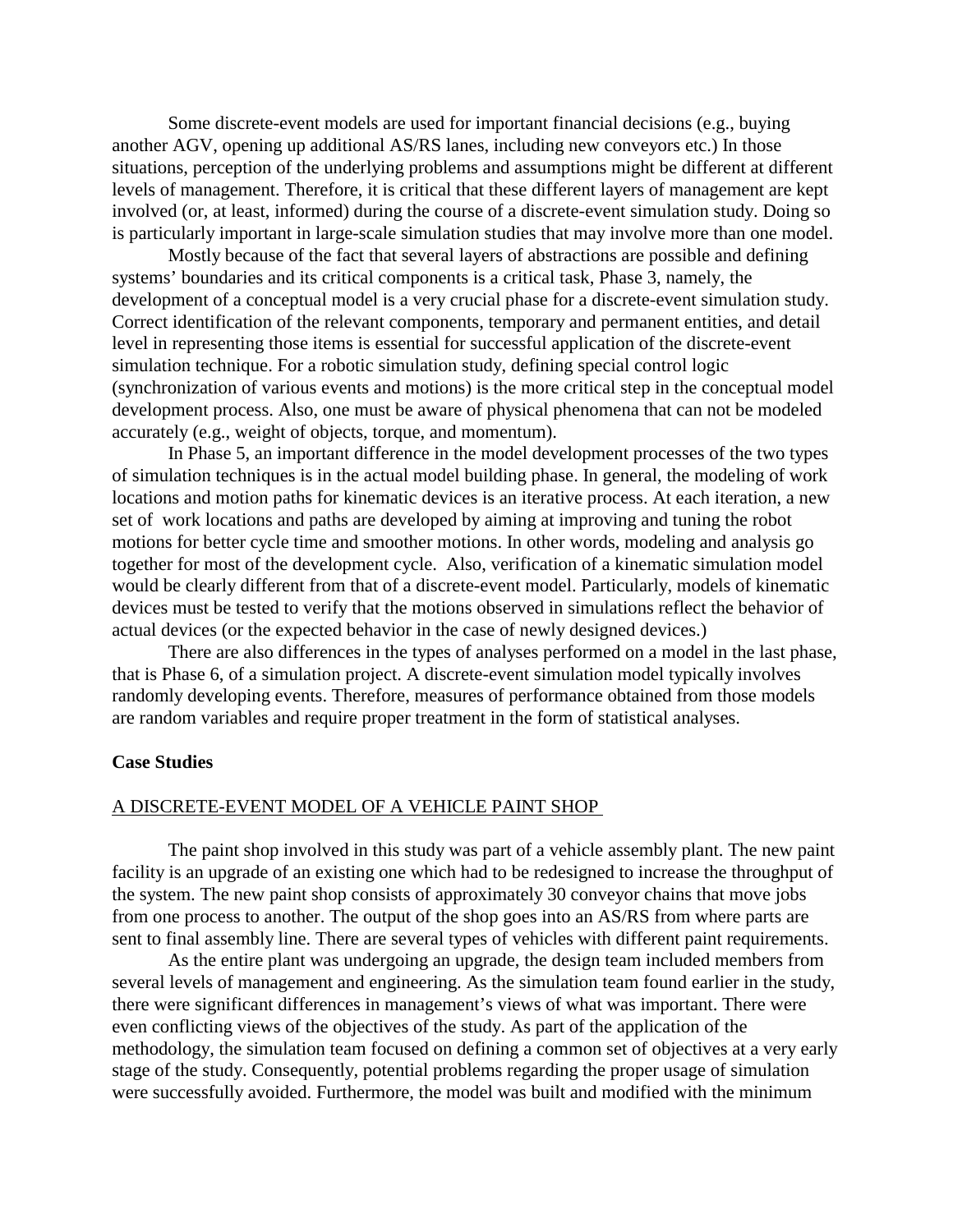amount of detail necessary to obtain valid measures of performance. The level of detail and abstraction were adjusted to the changing needs and objectives of the design process.

 As any design process, the expansion project consisted of several iterations of making and evaluating alternative layout designs. As the design evolved, the simulation model went through several modifications. Developing and continuously updating project functional specifications helped to establish a common information source for everyone participated in the project. As several groups of people involved in the process, up-to-date documentation of the model, its assumptions, input data, and current results proved to be extremely beneficial in eliminating communication problems. Furthermore, updating periodically a designated simulation coordinator at the client site on the status of the project helped to establish and maintain an excellent communication channel. The periodical status reports made clear what the status of the project was and what the next steps were and helped to minimize frustrations of parties involved in the project.

 The results obtained from the simulation study had significant impact on various equipment, layout and scheduling issues. Determination of the size of banks of buffer conveyors, adjustment of the speed of several production conveyors, and establishment of job sequencing rules were the most important results of the study. The simulation model was also updated for the final version of the conveyor controller logic and turned over to client with a user-friendly frontend to be used by the engineers as an on-going decision and training tool.

#### DISCRETE-EVENT AND KINEMATIC MODELS FOR A VEHICLE FRAME PLANT

 The frame plant involved in this study had undertaken an improvement project to automate an arc welding operation through a series of robotic welding cells and a conveyor system to move materials and finished products in and out of those cells. There were concerns about the performance of both the conveyor system and the robot cells. As part of the problem definition phase, the simulation team interviewed with the managers and engineers to capture the objectives of the study. As a result, the nature of the questions formulated for the cell and for the conveyor system required that separate simulations be made for each system. Clearly, a Discreteevent model was appropriate for modeling the conveyor system whereas a kinematic simulation was required for modeling the robotic workcell.

 Separate validation meetings with several members of the design team helped calibrating each model. For the discrete-event model, several iterations of validation meetings were held as the objectives and the system changed during the course of the study. Since the engineers from the client site were kept involved in the course of the project, there was a high level of interaction between the design and the model building processes that benefited both sides. The modeling effort also benefited from the modular approach, the correct identification of the components of the system, and the proper definition of the special control logic. The kinematic simulation model was extensively used to investigate the impact of alternative welding patterns on the cell cycle time. As the simulations showed, the cycle time of the cell would be longer than those expected because of delays to avoid collisions. Adjustments to welding patterns helped overcome the cycle time problem. Furthermore, the kinematic simulation model provided the cycle time information that the discrete-event model needed for accurate representation of the welding operation.

 The application of the methodology enabled the simulation team to contribute to the success of the expansion project by improving the design both at the cell level and at the line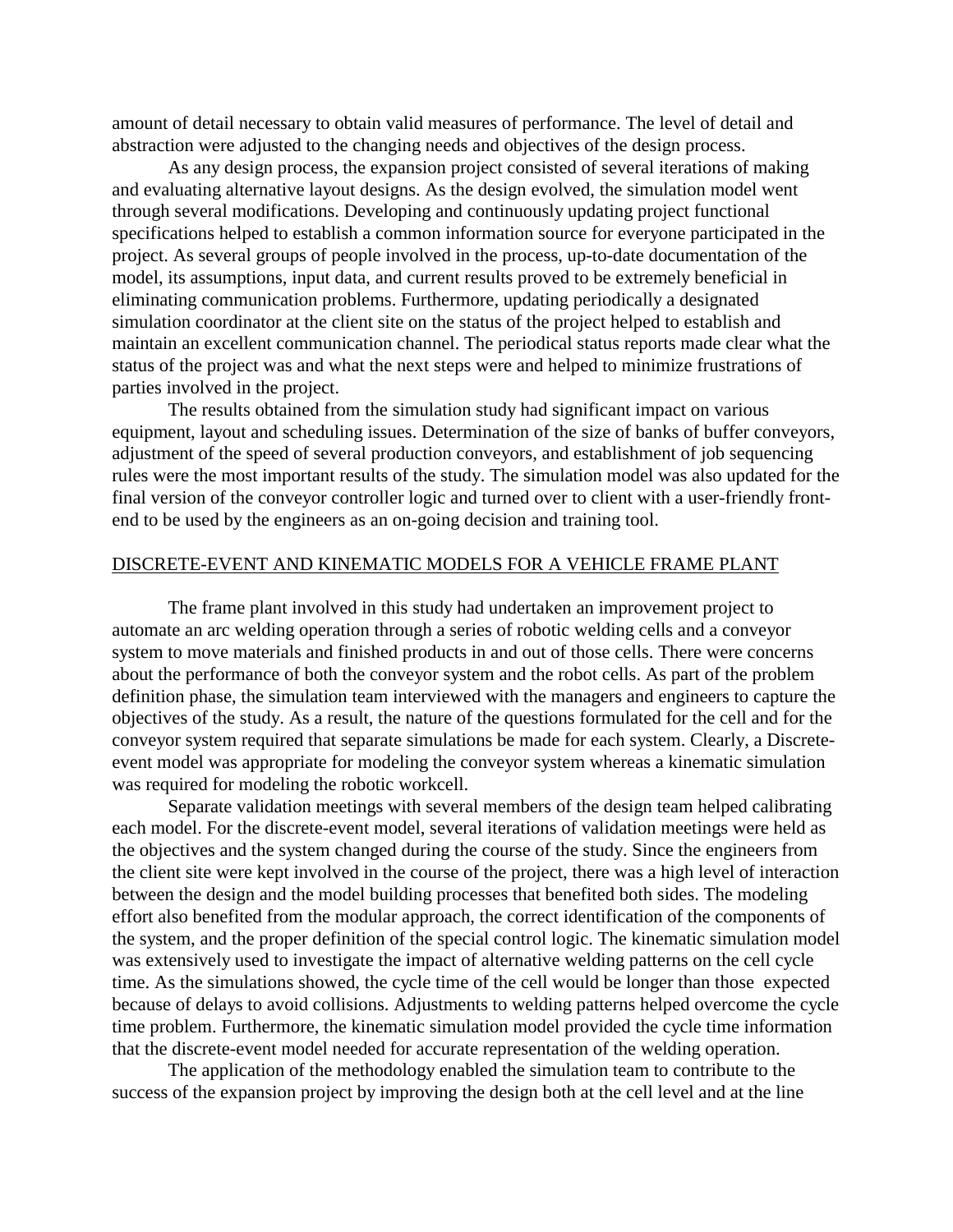level. Program managers at the client site found the simulation methodology very valuable even though involvement of simulation in the project began later in the study.

# **Conclusions**

 Discrete-event and kinematic simulation techniques show differences from each other in the way models are built, the software used, and the types of analyses made. However, as the paper suggests, the nature of simulation studies, regardless of the type of simulation technique, lends itself to the application of a common methodology. The eight-phase methodology presented in this paper allows the users of simulation, whether analysts or clients, to gather maximum benefits from the use of this powerful tool.

 An examination of the phases and steps of the methodology indicates that client involvement is perhaps the most important overall recommendation. Being aware of the needs and the objectives of the clients, getting their feedback and approval on the model, updating them on the status of the study, and providing them clearly stated results are crucially important for the success of any simulation study. Adherence to the methodology by paying close attention to each step ensures that those general guidelines are met. Finally, it can be recommended that checklists representing the steps of all phases of the methodology be developed and used throughout any simulation project.

# **References**

Ulgen, O. M., J. J. Black, B. Johnsonbaugh, R. Klungle (1994a) "Simulation Methodology in Practice - Part I: Planning For The Study" International Journal of Industrial Engineering, Volume 1, Number 2, pp. 119-128.

Ulgen, O. M., J. J. Black, B. Johnsonbaugh, R. Klungle (1994b) "Simulation Methodology in Practice - Part I: Selling The Results" International Journal of Industrial Engineering, Volume 1, Number 2, pp. 129-137.

# **BIOGRAPHY**

**Eric Grajo** holds a master's degree in Industrial and Systems Engineering from The University of Michigan; a Ph.D. in Industrial and Operations Engineering is in progress. Mr. Grajo is the Technical Manager and Systems Consultant at Production Modeling Corp., an industrial engineering and simulation consulting firm. Mr. Grajo specializes in computer simulation and animation for various manufacturing and material handling applications in automotive, electronics, food, pharmaceutical, and service industries.

**Ali Gunal** is a systems consultant at Production Modeling Corporation. He received his Ph.D. degree in Industrial Engineering from Texas Tech University in 1991. He is currently involved in application of kinematic and discrete-event simulation in manufacturing industry using IGRIP, QUEST, RobCad, SIMAN/CINEMA, and AutoMod II. His current consulting and research interests include kinematic simulation, off-line programming and robot calibration, simulation of manufacturing and material handling systems, and object-oriented programming.